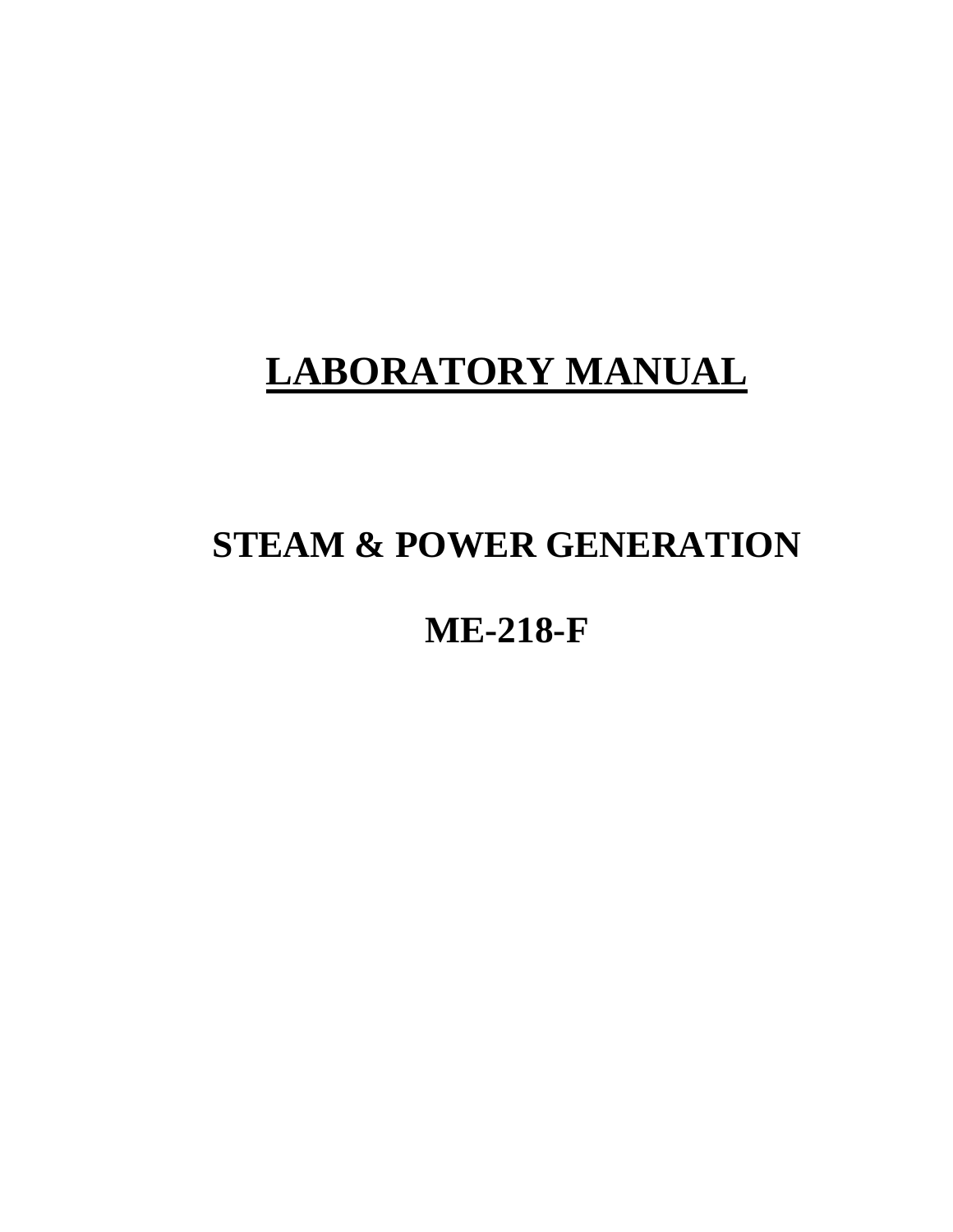# **LIST OF THE EXPERIMENTS**

| <b>SNO</b>     | <b>NAME OF THE EXPERIMENT</b>                                               | <b>PAGE NO</b> |    |
|----------------|-----------------------------------------------------------------------------|----------------|----|
|                |                                                                             |                | TO |
| 1.             | To study low pressure boiler and their accessories and mountings.           | <b>FROM</b>    |    |
| 2.             | To study high pressure boiler and their accessories and mountings.          |                |    |
| 3 <sub>1</sub> | To prepare heat balance sheet for given boiler.                             |                |    |
| 4.             | To study the working of impulse and reaction steam turbine                  |                |    |
| 5.             | To find dryness fraction of steam by separating and throttling calorimeter. |                |    |
| 6.             | To find power out put $&$ efficiency of a steam turbine.                    |                |    |
| 7.             | To find the condenser efficiencies.                                         |                |    |
| 8.             | To study and find volumetric efficiency of a reciprocating air compressor.  |                |    |
| 9.             | To study cooling tower and find its efficiencies.                           |                |    |
| 10.            | To find calorific value of a sample of fuel using bomb calorimeter.         |                |    |
| 11             | Calibration of Thermometers and pressure gauges.                            |                |    |

## **Note:**

**1. At least ten experiments are to be performed in the semester.** 

**2. At least eight experiments should be performed from the above list. Remaining two experiments may either be performed from the above list or designed & set by the concerned institute as per the scope of the syllabus.**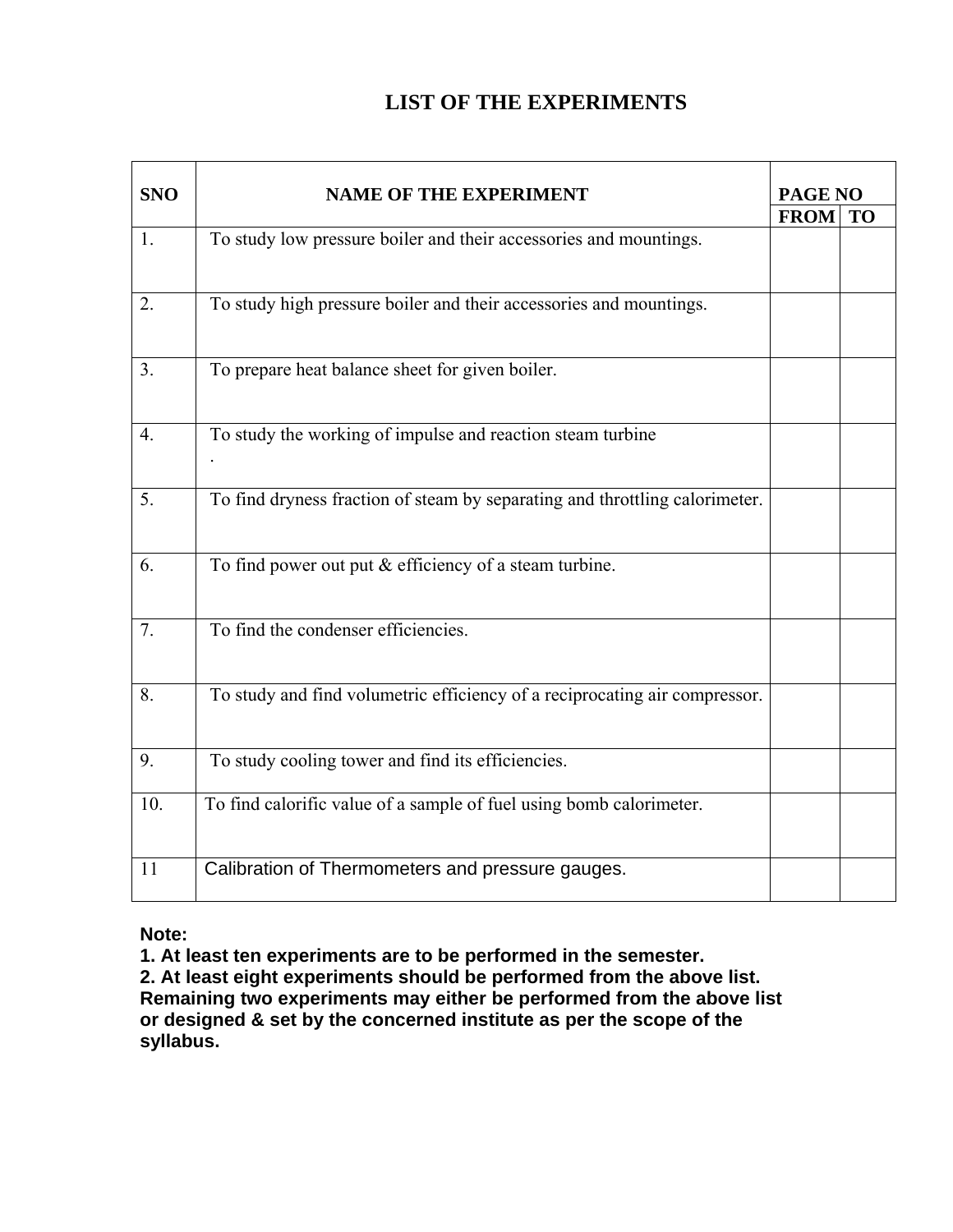**Aim:-** To study low pressure boilers and their accessories and mountings.

**Apparatus Used**:- Model of Lancashire boiler (low pressure boiler).

**Theory**:- Lancashire is a stationary fire tube, internally fired, horizontal, natural circulation boiler. It is a commonly used in sugar – mills and textiles industries where along with the power steam and steam for the process work is also needed.

#### **The specifications of Lancashire boiler are given below:-**

Diameter of the shell  $-2$  to 3 m. Length of the shell  $-7$  to 9 m Maximum working pressure – 16 bar Steam capacity – 9000 kg/h Efficiency – 50 to 70  $\%$ 

Lancashire boiler consists of a cylindrical shell inside which two large tube are placed. The shell is constructed with several rings of cylindrical from and it is placed horizontally over a brick work which forms several channels for the flow of hot gasses. These two tubes are also constructed with several rings of cylindrical form. They pass from one end of the shell to other end all covered with water. The furnace is placed at the front end of the each tube and they are known as furnace tubes. The coal is introduced through the fire hole into the great. There is a low brick work fire bridge at the back of the gate to prevent the entry of the burning coal of ashes into interior of the furnace tubes.

 The combustions from the grate pass up to the back end of the furnace tube and then in downward direction. There after they move through the bottom channel or bottom flue upto the front end of the boiler where they are divided and pass upto the side flues. As result the flow of air to the grate can be controlled.

**Mountings of boiler**:-There are different fittings and device which are necessary for the operation and safety of a boiler. The various mountings used on the boiler:-

- 1. Water level indicator:-The function of a water level indicator is to indicate the level of water in the level constantly. It is also called water gauge.
- 2. Pressure gauge:- The function of a pressure gauge is to measure the pressure exerted inside the vessels. It is usually constructed to indicate upto double the maximum working pressure. Its dial is graduated to read pressure in kgf/cm<sup>2</sup> gauge. There are two type of pressure gauges:- (i) Bourdon tube type pressure gauge
	- (ii) Diaphragm tube type pressure gauge
- 3. Safety valves:- The function of a safety valve is to release the excess steam when the pressure of steam inside the boiler exceeds the rated pressure. The various type of safety valve is -
	- (i) Dead weight safety valve
	- (ii) Spring loaded safety valve
	- (iii) High steam  $&$  low water safety valve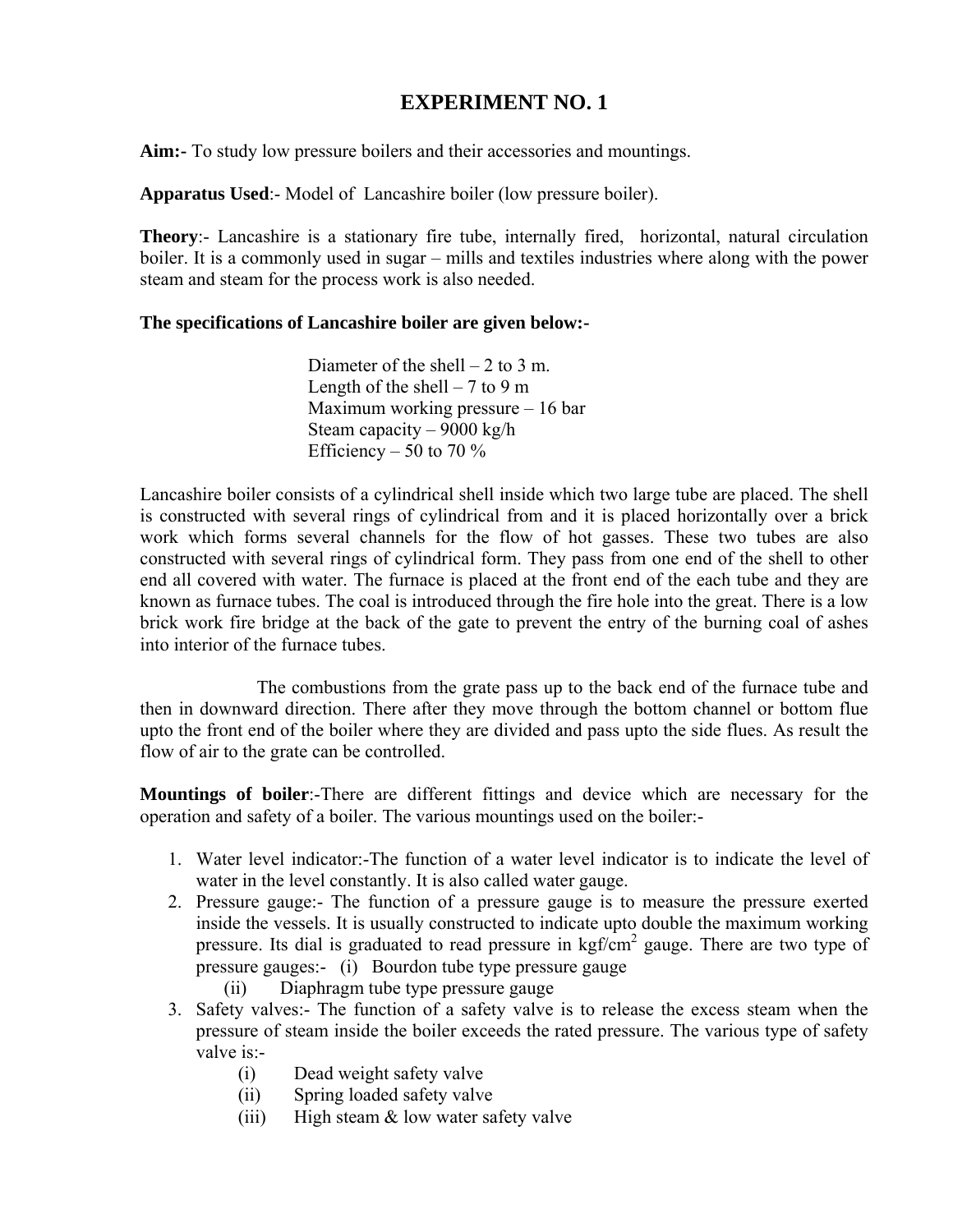- 4. Fusible plug:- The function of a fusible plug is to prevent the boiler against damage due to overheating for low water level.
- 5. Blow off cock:- A blow off cock or valve performs the two functions:-
	- (i) It may discharge a portion of water when the boiler is in operation to blow out mud scale or sediments periodically.
	- (ii) It may empty the boiler when necessary for cleaning, inspection and repair.
- 6. Feed check valve:- The function of a feed check valve is to control the supply of water to the boiler and to prevent the exception of water from the boiler when the pump pressure is less as pump is stopped.
- 7. Stop valve or Junction valve:- A junction valve is a valve which is placed directly over a boiler and connected to a steam pipe which carries steam to the engine. If a valve is placed in the steam pipe leading steam to the engine and placed near the engine. It usually termed as stop valve. The larger sizes are called Junction valve and smaller sizes Stop valve.

**Accessories of boiler**:- There are auxiliary plants required for steam boiler for their proper operation & for increase of their efficiency. The various accessories are:-

- 1. Feed pump:- The feed pump is a pump which is used to deliver feed water to the boiler . It is desirable that the quantity of water supplied should be at least equal to that evaporated and supplied to the engine. Two type of pumps which are commonly used as feed pump are :-
	- (i) Reciprocating pump
	- (ii) Rotary pump
- 2. Economiser:- An economiser is a device in which the waste heat of the flue gases is utilized for heating the feed water. Economiser is very important part of the boiler, with the help the economiser the efficiency of the boiler increased and the evaporative capacity of the boiler is increased. Economiser are of two type:-
	- (i) Independent type
	- (ii) Integral type
- 3. Air pre-heater:- The function of air preheatere is to increase the temperature of air before is enters the furnace. It is generally placed after the economiser. So that flue gases pass through the economiser and then to air preheat. Usually, there are three types of pre-heater:-
	- (i) Tubular type
	- (ii) Plate type
	- (iii) Regenerative type
- 4. Super heater:- The function of a super heater is to increase the temperature of the steam above its saturation point.
- 5. Injector:- The function of an injector is to feed water in to the boiler. It is commonly employed for vertical and locomotive boiler and does not find its applications in large capacity high pressure boiler.

- 1. Explain the construction  $\&$  working of various mountings of boiler?
- 2. Explain the construction & function of accessories of a boiler?
- 3. State the location and function of safety valve in a boiler?
- 4. State any four salient features of low pressure boiler?
- 5. Give the advantage of low pressure boiler?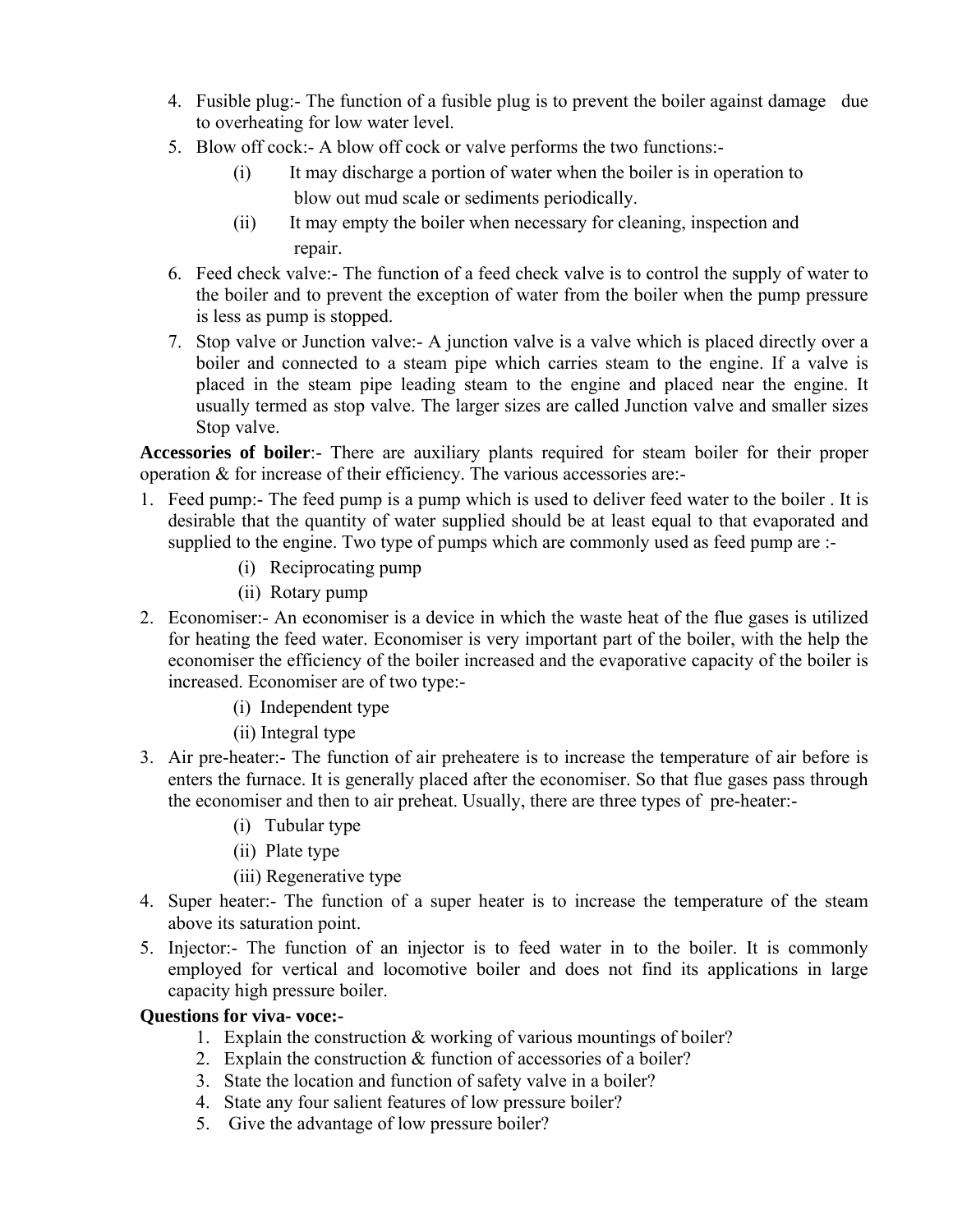**Aim:-** To study high pressure boilers and their accessories and mountings.

**Apparatus Used**:- Model of Lamont and Loeffler boiler (high pressure boiler).

### **Theory:**- **Lamont boiler:-**

It is a high pressure boiler. It is water tube boiler working on forced circulation system. The water from the storage drum is drawn by the circulation pump. Compressed to about 2.5 bar above the drum pressure and supply to header which distribute water to the generating tube G. Here some water is converted into steam and a mixture of water and steam then pass into the storage drum.. The steam is further heated in the super heater before being taken out water from hot well is supplied by the feed pump through the economiser to the storage drum. The sludge if any would settle drum and can be removed from the bottom.

**Loeffler boiler**:- Loeffler boiler is also a high pressure water tube boiler employs the advantage of forced circulation and indirect heating. It use steam as heat carrying and heat absorbing medium before the furnace heat is only supply to economiser and super heater. The feed water from the feed pump is fed to the drum through the economiser where it gains heat from out going gases.

### **Mounting of high pressure boiler:-**

- 1. Water level indicators
- 2. Fusible plug
- 3. Steam stop valve
- 4. Feed check valve
- 5. Blow off cock
- 6. Safety valve
- 7. Pressure gauge
- 8. Man and mud holes

### **Accessories of high pressure boiler:-**

- 1. Feed pump
- 2. Steam injector
- 3. Evaporator
- 4. Economiser
- 5. Super heater
- 6. Air-pre heater

Evaporator:- Evaporator is used in high pressure boiler which is placed after the air in the way of flue gases water are tube. Hence evaporator is a unit which consumes the energy of flue gases in boiler. Its main function is to convert the water to steam add much to the boiler efficiency.

- 1. Draw a neat sketch of any one fire tube boiler?
- 2. State any four salient features of a high pressure boiler?
- 3. Classify the boiler?
- 4. Draw a neat sketch of any one water tube boiler?
- 5. Give the advantage of high pressure boiler?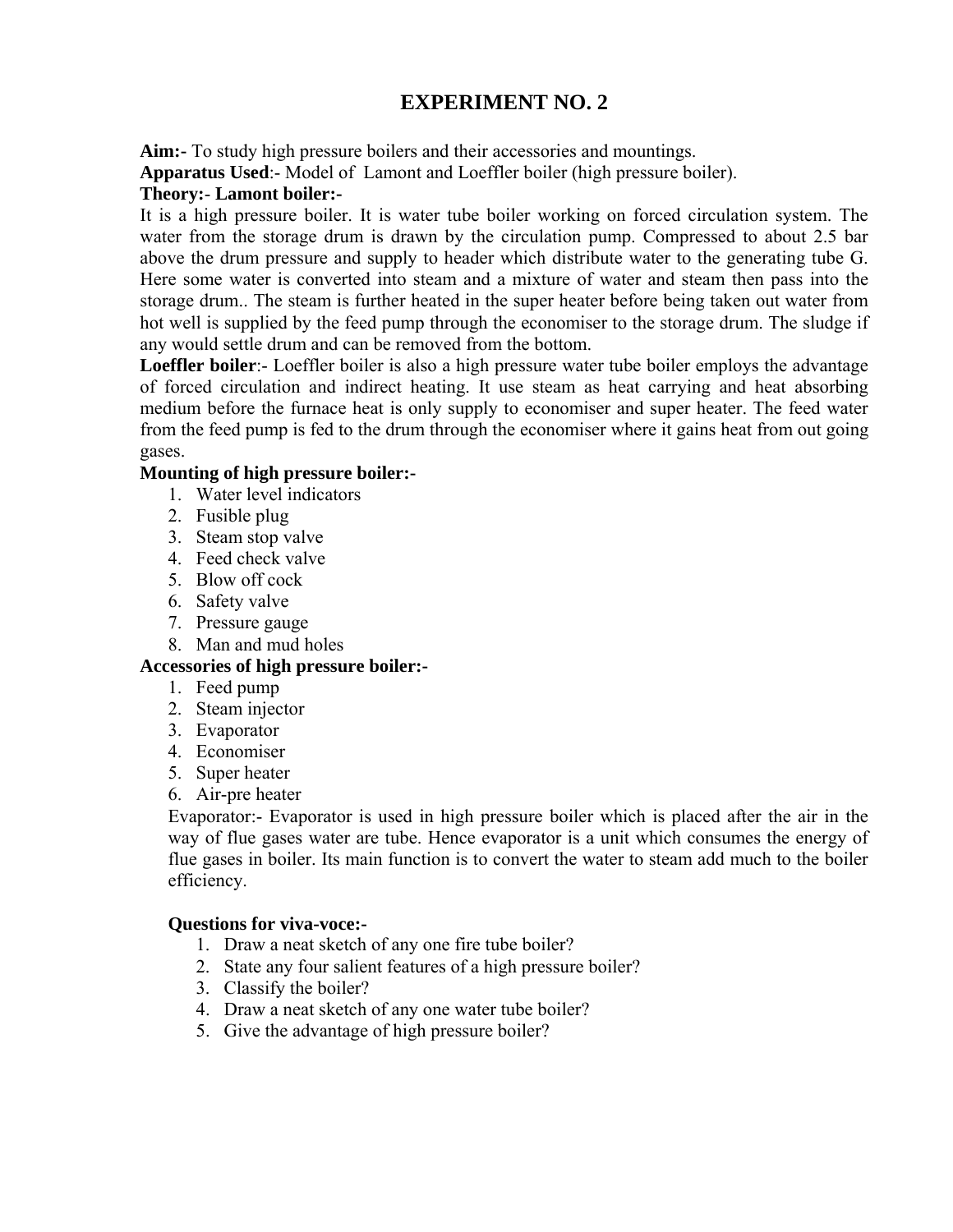Aim:- To prepare heat balance sheet for given boiler.

**Heat losses in the boiler:** The efficiency of boiler is never 100 % as only a portion of heat supplied by the fuel is utilized rest of it is lost:-

- 1. Heat carried away by dry product of combustion.
- 2. Heat carried away by the steam product by the combustion of hydrogen present in fuel.
- 3. Heat carried away by moisture in fuel and air.
- 4. Heat loss due to incomplete combustion of carbon to carbon monoxide instead of carbon dioxide and thus escape of combustable matter in the flue gases and ash.
- 5. Heat loss due to radiation.

## **Method of minimizing the heat loss:-**

- 1. The heat loss to chimney gases may be minimized by installing an economiser in between the boiler and chimney.
- 2. Loss of heat may be minimized by providing the boiler with an effective draught system which will ensure sufficient supply of air through the fuel in furnace.
- 3. Heat loss due to unburnt fuel which may fall into ash pit may be minimized by properly sizing of coal.
- 4. Heat loss due to moisture content in the fuel may be minimized by making the fuel dry before charging into the boiler furnace.
- 5. Heat loss due to external radiation may be minimized by providing effective covering of insulating material on the boiler parts which are liable to radiate heat.

**Theory:** The boiler circulation are generally based upon the high calorific value of 1 kg of fuel considered as 100 %. The term for heat balanced sheet explain earlier.

**Result:**- The heat balanced sheet of a boiler is studied.

- 1. Heat utilized by generation of steam:- Useful heat absorbed,  $H_1 = m(h_1-h_2)$  $H_1$  = Equivalent evaporation. 2256.9 KJ
- 2. Loss due to moisture in fuel:- The moisture in the fuel is evaporated and superheated and thus the heat is lost. Loss due to moisture in fuel,  $H_2 = m_1 (n_1^1-n_2^1)$ Where  $m_1$  = Mass of moisture per kg of fuel of fired  $N_1^1$  = Enthalpy of steam formed  $N_2$ <sup>1</sup> = Enthalpy of liquid at temperature of boiler furnace. 3. Loss due to  $H_2O$  vapour from combustion of Hydrogen:-
- This is found similarly to loss due to moisture in fuel.
- 4. Loss due to moisture in air:- This is also found in the similar way as above and it is generally negligible.
- 5. Loss due to dry flue gases:- This is the target loss that takes place inside the boiler. This is given by :-  $H_3 = m_2 C_p (t_g-t_a)$

Where  $m_2$ = Mass of dry flue gases per kg of fuel.

- $C_n$ = Specific heat of dry flue gases
- $t_g$  = Temperature of flue gases
- $t_a$  = Temperature of atmospheric (gases) air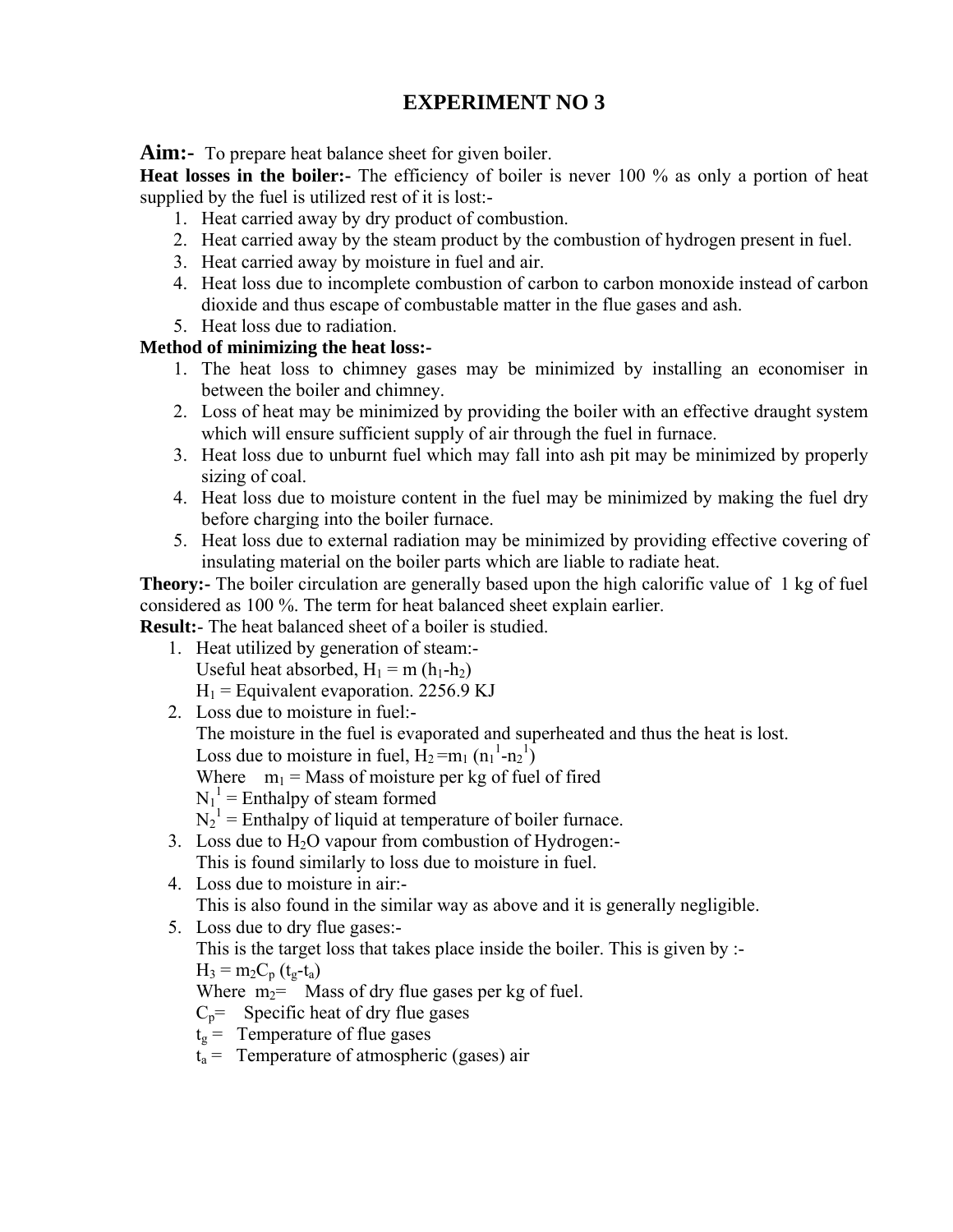6. Loss due to incomplete combustion of carbon:-

This loss is caused by incomplete combustion of carbon to carbon monoxide instead of carbon dioxide.  $H_4 = m_3$ . CV of CO

$$
H_4 = \underbrace{CO.C}_{CO_2 + CO. CV \text{ of CO}}
$$
  
C = Mass of carbon actually burned per kg of fuel  
CO & CO<sub>2</sub> % by volume  
CV = Number of heat unit generated by burning 1kg of carbon contained in CO to  
CO<sub>2</sub> = 23820 KJ/Kg

7. Loss due to unconsumed combustion to refuse:- This loss is due to some unburnt carbon falling into the asp hit.  $H_5 = m_4$ .CV  $m_4$  = Unburnt mass of carbon in refuse per Kg of fuel CV = Calorific fuel of carbon.

| Heat supplied | $%$ age | Heat Expenditure $(K J)$                           | $%$ age      |
|---------------|---------|----------------------------------------------------|--------------|
| (K J)         |         |                                                    | (in approx.) |
| Gross heat    | 100     | (a) Heat utilized in steam generation              | 78.00        |
| supplied      |         | (b) Heat carried away by flue gases                | 12.00        |
|               |         | (c) Heat utilized in evaporating and superheating  | 4.750        |
|               |         | the moisture fuel and water vapour formed due      |              |
|               |         | to burning of hydrogen of fuel.                    |              |
|               |         | (d) Heat loss by incomplete combustion             | 3.00         |
|               |         | (e) Heat carried away by excess air                | 1.500        |
|               |         | (f) Heat carried away by carbon nash               | 0.500        |
|               |         | (g) Heat uncounted for such as radiation and error | 0.250        |
|               |         | etc.                                               |              |
| Total         | 100     | Total                                              | 100          |

## **HEAT BALANCE SHEET (Basis 1 Kg of low grade fuel)**

- 1. Define heat balance sheet?
- 2. Define the method of minimizing the heat loss in boiler?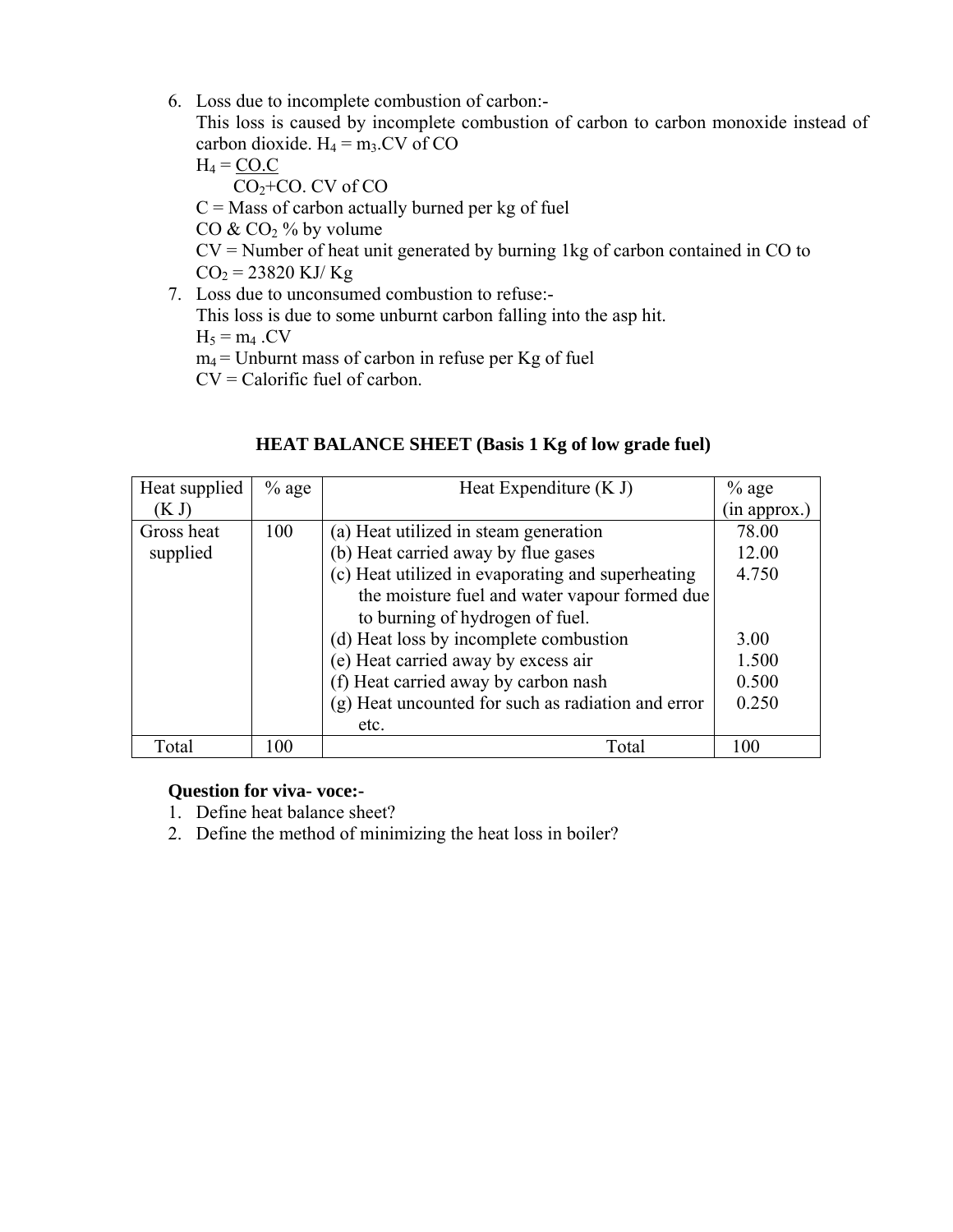**Aim:-** To Study the working of Impulse and Reaction steam turbines.

**Apparatus:** - Model of Impulse and Reaction steam turbines.

**Theory:**- Steam turbines:- The steam turbine is a prime mover in which the potential energy of steam is transformed into kinetic energy and latter in its turn is transformed into the mechanical energy of the rotation of the turbine shaft.

**Classification of steam turbine**:- With respect to the action of steam, turbine are classified as:-

 Impulse turbine Reaction turbine

**1. Impulse turbine:-** It is a turbine, which runs by the impulse of steam jet. In this turbine, the steam is first made to flow through a nozzle. Then the steam jet impinges on the turbine blades with are curved like bucket and are mounted on the circumference of the wheel. The steam jet after impinges glide over the concave surface of blades and finally leave the turbine.

The top portion of Impulse turbine exhibits a longitudinal section through the upper half, the middle portion shows one set of nozzle which is followed by a ring of moving blades, while lower part indicate changes in press and velocity during the flow of steam through the turbine. The principle equation of this turbine is the well known "De level" turbine.

**2. Reaction turbine**:- In a Reaction turbine, the steam enters the wheel under pressure and flow over the blades. The steam while gliding proper the blades and then makes them to move. The turbine runner is rotated by the reactive forces of steam jets.

In this, there is a gradual pressure drop takes place continuously over the fixed and moving blades. The fuel of fixed blades is that they after allow it expand to a larger velocity as the steam passes over the moving blades. Its K.E. is absorbed by them a three stage Reaction turbine.

**Compounding: -** If the steam is expended from the boiler pressure in one stage the speed of rotor becomes tremendously high which drop up practical complicacies. The are several methods of reducing this speed to lower value, all these methods utilized a multiple system of rotor in series. Keyed on a common shaft and the steam pressure or jet velocity is absorbed in stage as the steam flows over the blades. This is known as compounding:-

- 1. Velocity compounding:- Steam is expanded through a stationary nozzle from the boiler or inlet pressure to condenser pressure. So the pressure in the nozzle drops, the K. E. of steam increase due to increase in velocity. A portion of this available energy is absorbed by a row of moving blades. The steam then flow through the second row of the blades which are fixed. They redirect the steam flow without altering its velocity to the following nearest row moving blades. Where again work is done on them and steam with a low velocity from the turbine.
- 2. Pressure compounding:- In this rings of fixed nozzle incorporated between ring of moving blades. The steam of boiler pressure enters the first set of nozzle and expands partially. The K.E. of steam thus obtained in absorbed by the moving blades. The steam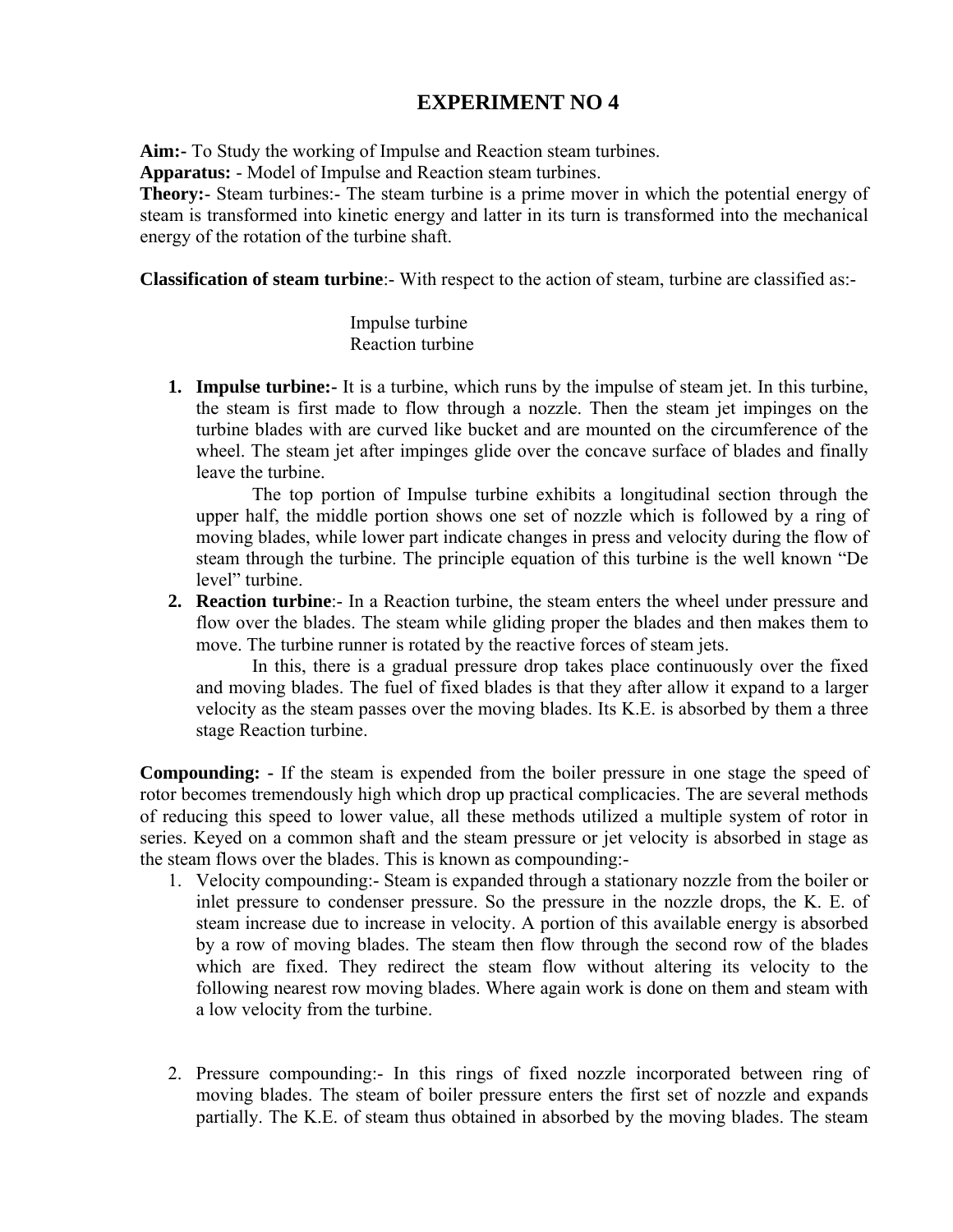then expands partially in the second set of nozzles whose its pressure again falls and the velocity increases. The K.E. thus obtained is observed by the second ring of moving blades. This is repeated in stage 3 and steam finally leaves the turbine at low velocity and pressure.

3. Pressure- Velocity compounding:- This method is the combination of velocity and pressure compounding. The total drop in steam pressure is divided into stages and velocity obtained in each stage is also compounded. The ring of nozzle, are fired at beginning of each stage and pressure remains constant during each stage.

- 1. State principle of working of Reaction steam turbine?
- 2. Define the term stage efficiency of a turbine?
- 3. Define the term vacuum efficiency of a turbine?
- 4. What is prime mover?
- 5. What is compounding?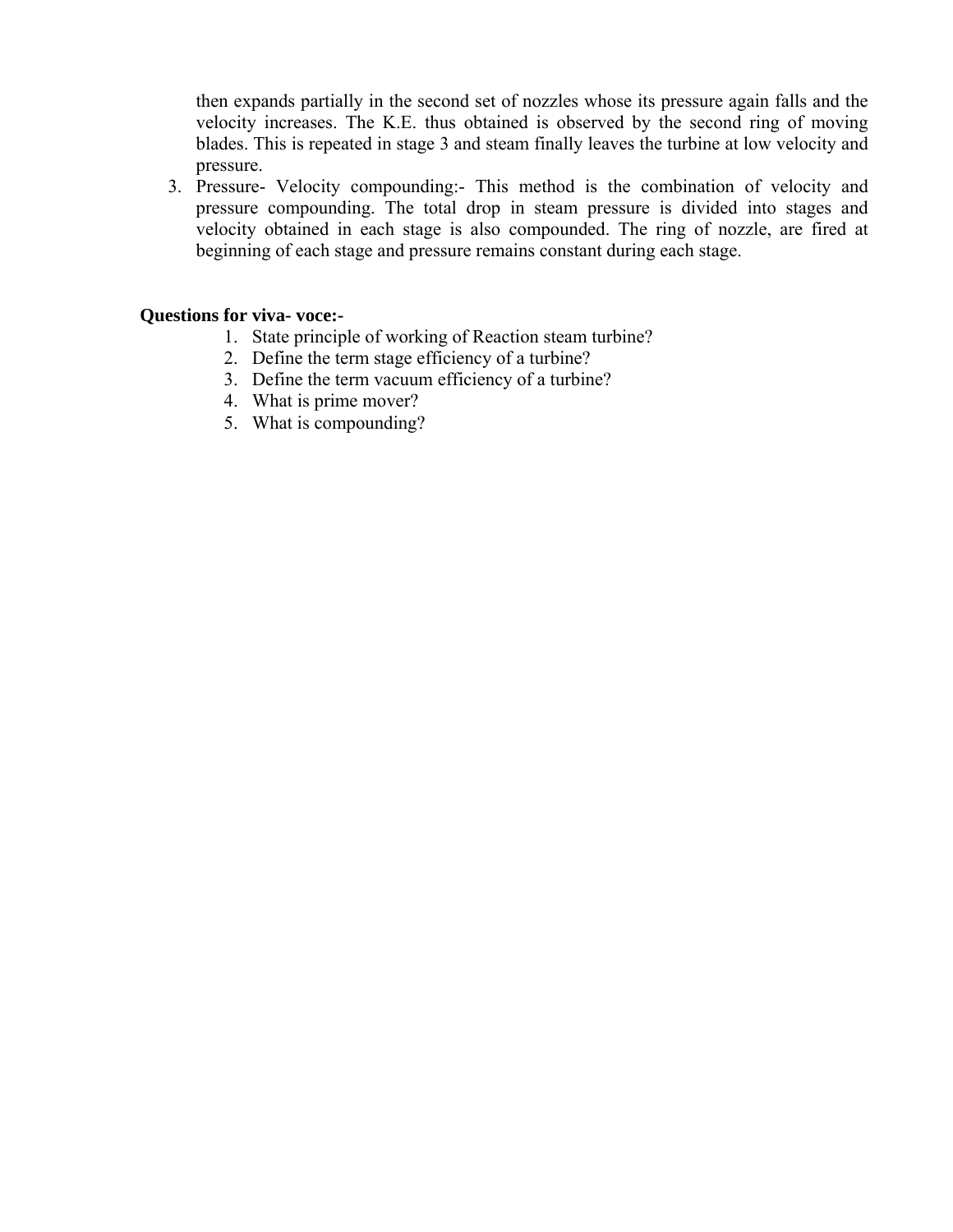**Aim:-** To find dryness fraction of steam by separating and throttling calorimeter. **Theory:**- Dryness Fraction:- It is defined as the ratio of mass of dry steam actually present to the mass of wet steam which contains it is defined (denoted) by letter x.

$$
x = \underline{m_s}
$$

 $m_s+m_w$ Where  $m_s$  = mass of dry steam  $m_w$  = mass of water or wet steam

#### **Steam generator separating & throttling calorimeter**:-

 In separating & throttling calorimeter are used. The steam passing from a calorimeter may be steam containing some water particle in it. This method is basically for a wet steam. In this case it is necessary to dry the steam partially before throttling. This is done by passing the steam sample from the main through a operating calorimeter.

In separating calorimeter the steam is made to change its direction suddenly  $\&$  water as heavy then steam separate out there due to inertia. The quantity of water separate out is measured, then the steam is passed through the throttling calorimeter. After that steam from calorimeter is collected and condensed & measure the condensate

$$
x_2 = \underline{h_3 - h_2}
$$

$$
\underline{h_{fg2}}
$$

- 1. Define the term of quality of steam?
- 2. What is dryness fraction?
- 3. What is meant by calorimeter?
- 4. Define the construction of separating and throttling calorimeter?
- 5. Define the working of separating and throttling calorimeter/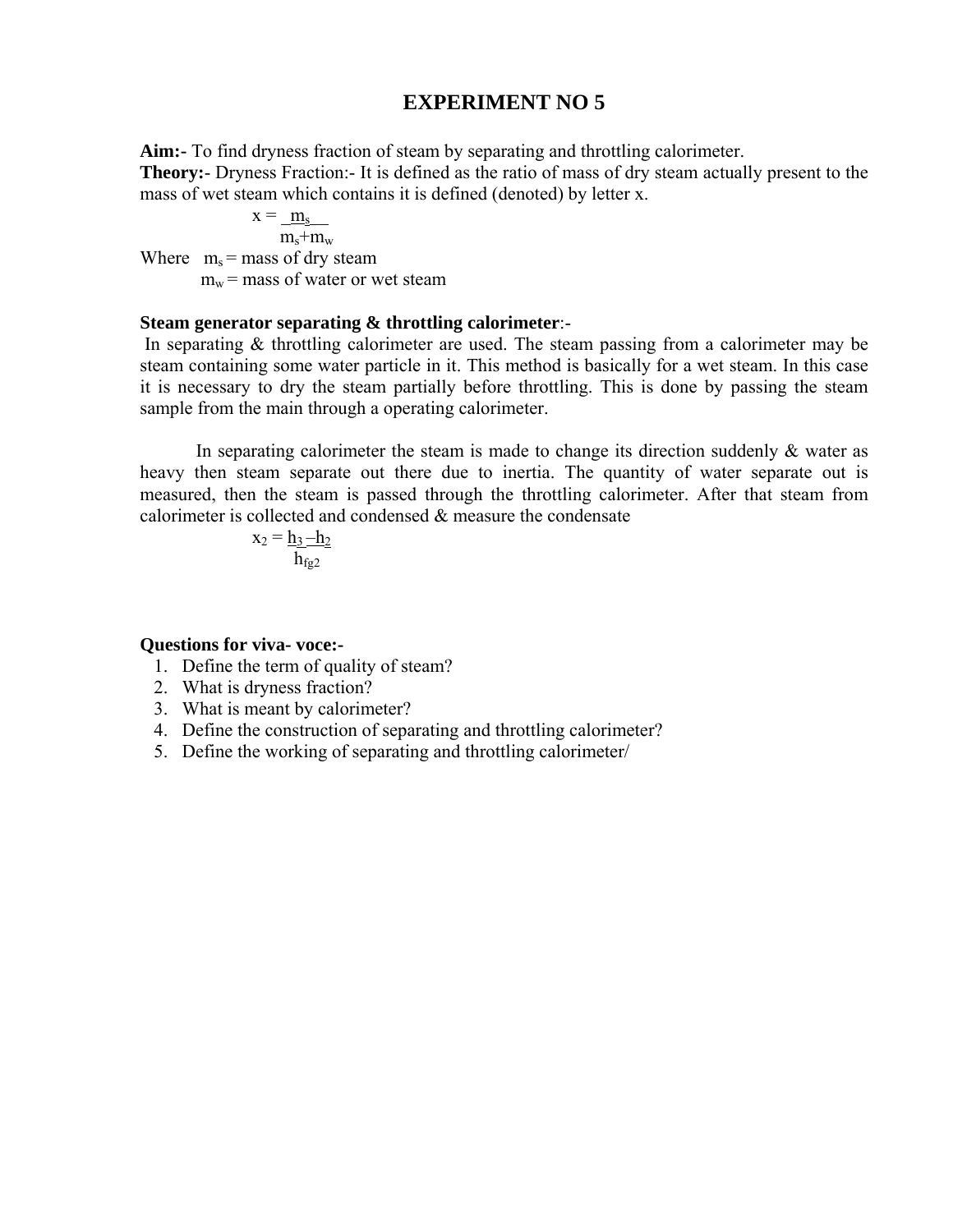**Aim:-** To find power out put & efficiency of a steam turbine.

**Theory:**- The velocity of steam relative of the blades, can be very easily found out by the velocity diagram.

Let,

 $V_b$  = Linear velocity of moving blade (at inlet) in m/s  $V_1$  = Absolute velocity of steam entering moving blades in m/s  $V_{r1}$  = Relative velocity of steam to moving blade at inlet  $V_{\text{fl}}$  = Axial component of moving blade  $V_{w1}$  = Tangential component of velocity V1  $\alpha$  = Angle to the tangent or nozzle angle  $β =$  Entrance angle of moving blades  $V_0$  = Absolute velocity of steam at outlet from the moving blade  $V_{r0}$  = Relative velocity of steam to moving blade at exit  $\Theta$  = Angle of discharge  $\gamma$  = Angle of blade at outlet Speed ratio,  $P = V_b$  $V_1$ 

The effective component of steam jet which produces tangential force and cause the wheel to rotate is the velocity of wheel. So the work on blade is done by this tangential force and may be find out from the change in momentum in the direction of motion. The velocity of flow is responsible for producing the axial thrust on the wheel. If there is a friction loss then

 $V_{r0} = KV_{r1}$ 

Where

K is (1-friction) or (1-loss)

**Otherwise** 

 $V_{r0} = V_{r1}$ 

Width of the blade:- From the Newton second low, tangential force on the wheel is equal to  $(m_s \ .a)$ 

 $F = m_s \cdot a$  $m_s$  /s .change in velocity  $m_{s}^{o}$  (V<sub>w1</sub>+V<sub>w0</sub>) ----------------- (1) Because  $V_{w0}$  is already negative. Work done by the blade /  $sec = (Force \cdot Distance)/sec$ Force. velocity  $=$  F .  $V_b$  $= m^{o}_{s}$ . (V<sub>w1</sub>+V<sub>w0</sub>). V<sub>b</sub> ------------- (2) or  $=$  Power developed by the turbine in KW Since the available energy of steam entering to the blades ► i.e.  $m_s.V_1^2/2$  --- w/d =  $\underline{m_s. (V_{w1}+V_{w0}).V_b}$  $\frac{1}{\text{m}_s \cdot \text{V}_1^2/2}$  $\triangleright$   $\eta_b = 2 (V_{w1} + V_{w0}) V_b$  $\overline{V_1}^2$ 

 $\triangleright$  Another method to calculate  $\eta_b$  $\eta_b = \underline{V_1}^2 - \underline{V_0}^2$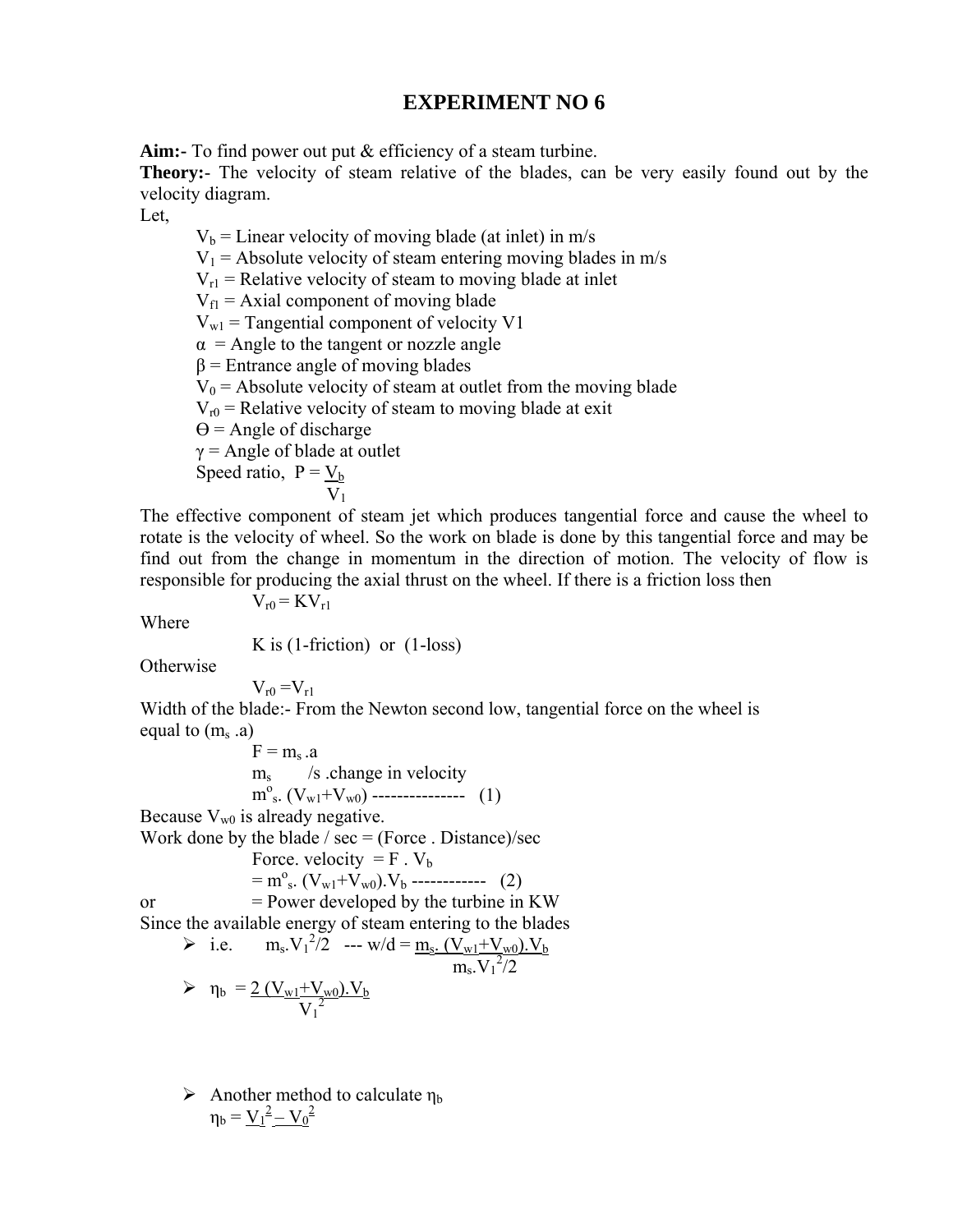$V_1^2$ 

Axial thrust on wheel:-

= mass of steam / sec. change of axial components of velocity

 $=$  m<sub>s</sub> . (V<sub>f1</sub> – V<sub>f0</sub>)

If  $h_d$  is the heat drop in the nozzle ring of an impulse wheel the total energy supplied per stage is  $h_d$  per Kg of steam

Then

Stage efficiency =  $\qquad$  w/d by blade Total energy supplied per stage  $=$   $V_{b}$   $(V_{w1} - V_{w0})$ h<sub>d</sub>

If there are no losses then stage efficiency shell be same as blade efficiency

 $\eta_{\text{stage}} = \eta_{\text{b}} \cdot \eta_{\text{ nozzle}}$ .

- 1. Differentiate between Impulse and Reaction steam turbine?
- 2. Define the terms of De- level turbine?
- 3. Define different method of Compounding?
- 4. Define terms axial thrust on wheel?
- 5. Define terms stage efficiency?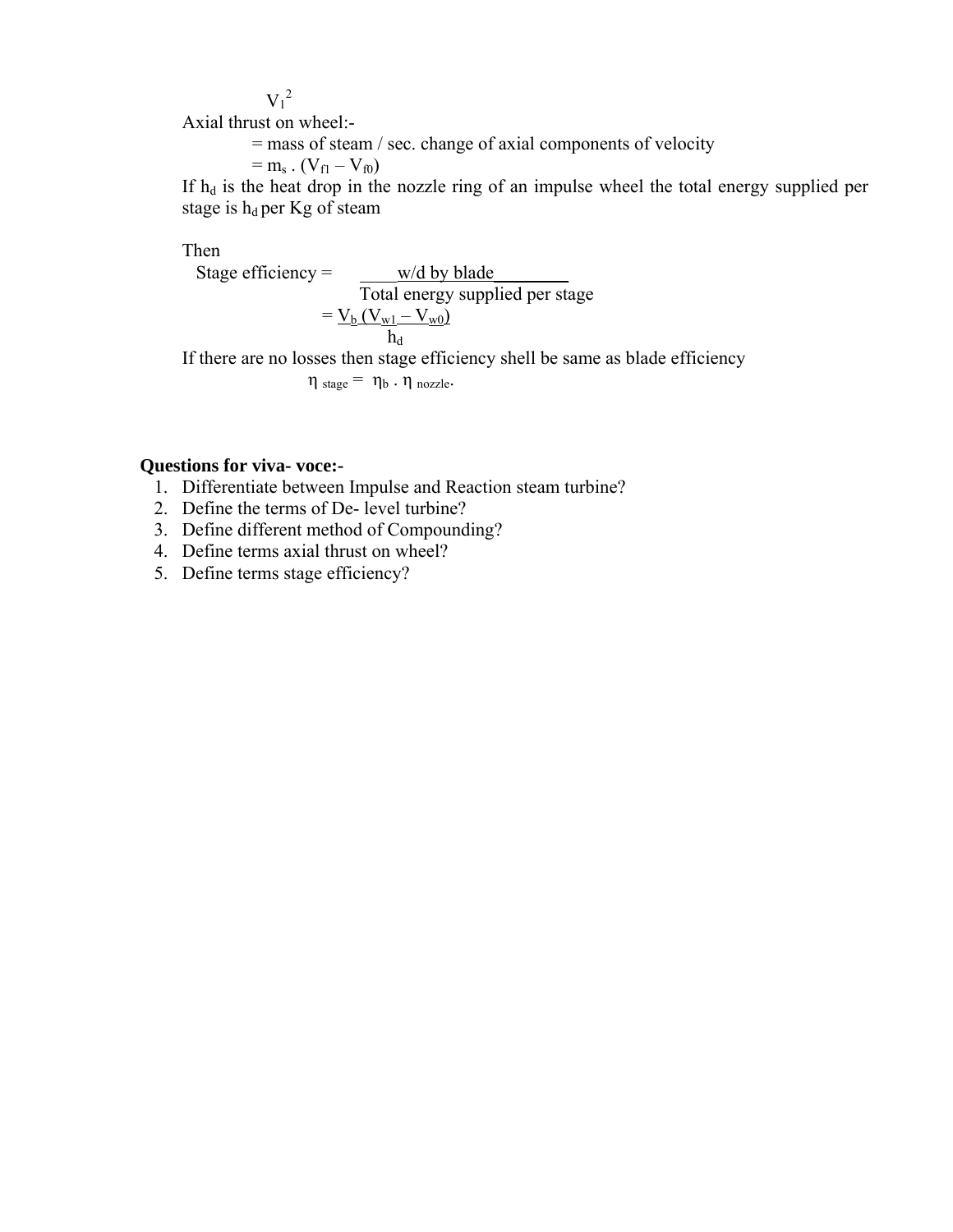**Aim**:- To find the condenser efficiencies.

**Theory:**- Condenser is an appliance in which steam is condensed and the and the energy given up steam in the condensing process is passed to a coolant, which is water.

It is of two types, depending upon the way in which the cooling water cools the exhaust steam.

- 1. Jet condenser:- In this type of condenser, the cooling water and exhaust steam come into direct contact and the temperature of condensate is the same as that of cooling water leaving the condenser. It is the three of types:-
- (a) Parallel flow type:- In which both exhaust steam and cooling water outer at the top of condenser and then flow in downward direction. The condensate and water are collected from the bottom.
- (b) Contra flow type:- Exhaust steam and cooling water outer from the opposite direction. Usually the exhaust steam at the bottom and rises up while the cooling water enters at the top and flow downward.
- (c) Ejector type:- The mixing of exhaust steam and cooling water takes place in a series ob combining cones and K. E. of steam is utilized to assist in draining the water from the condenser into net well against the pressure of atmospheric. Parallel flow and contra flow condenser are further sub divided in two categories:-
- (i) Low level type:- According to the position of condensing chamber, in case of low level type the over all height of the unit is low enough type. So that the condenser may be directly placed be near the steam turbine or engine. In this type of condenser, an extraction pump is required for drawing out the condensate, cooling water and air.
- (ii) High level type :- High level condenser is similar to low level jet condenser except that it uses a barometric type or trail pipe for cooling the vacuum  $\&$  removing the condensate & in some cases the non condensable gases.
- 2. Surface condenser:- The exhaust steam and the cooling water don't come into direct contact. The steam to be condensed is made to flow over the out side of a nest of type through which the cooling water circulates. It is following types:-
- (a) Down flow type:- The steam enters at the top and flows down over the tube through which water is circulated. As the condensed steam floe perpendicular to the direction of flow of cooling water in side the tubes, this condenser is also called cross- surface condenser.
- (b) Central flow type:- In the centre of the tube nest is located the suction of air extracting pump thus resulting in the flow of steam rapidly inwards. There is better contact between the outer surface of tubes and the steam due to the volute casting round the nest of the tubes.
- (c) Inverted type:- The steam after entering at the bottom rises up and then again flows down following a path near the outer surface of the condenser. The condensate extraction pump is providing at the bottom while the suction pipe of the air extraction pump connected to the top.
- (d) Evaporative condenser:- When the supply of cooling water is limited, its quantity required to condensate the steam may be greatly reduced by covering the circulating water to evaporative under small particle pressure due to heat capacity of gilled pipe it has the periods without seriously affecting the vacuum.

Condenser efficiency:- Condenser efficiency is defined as the ratio of the difference between the outlet and inlet temperature of cooling water to the difference between the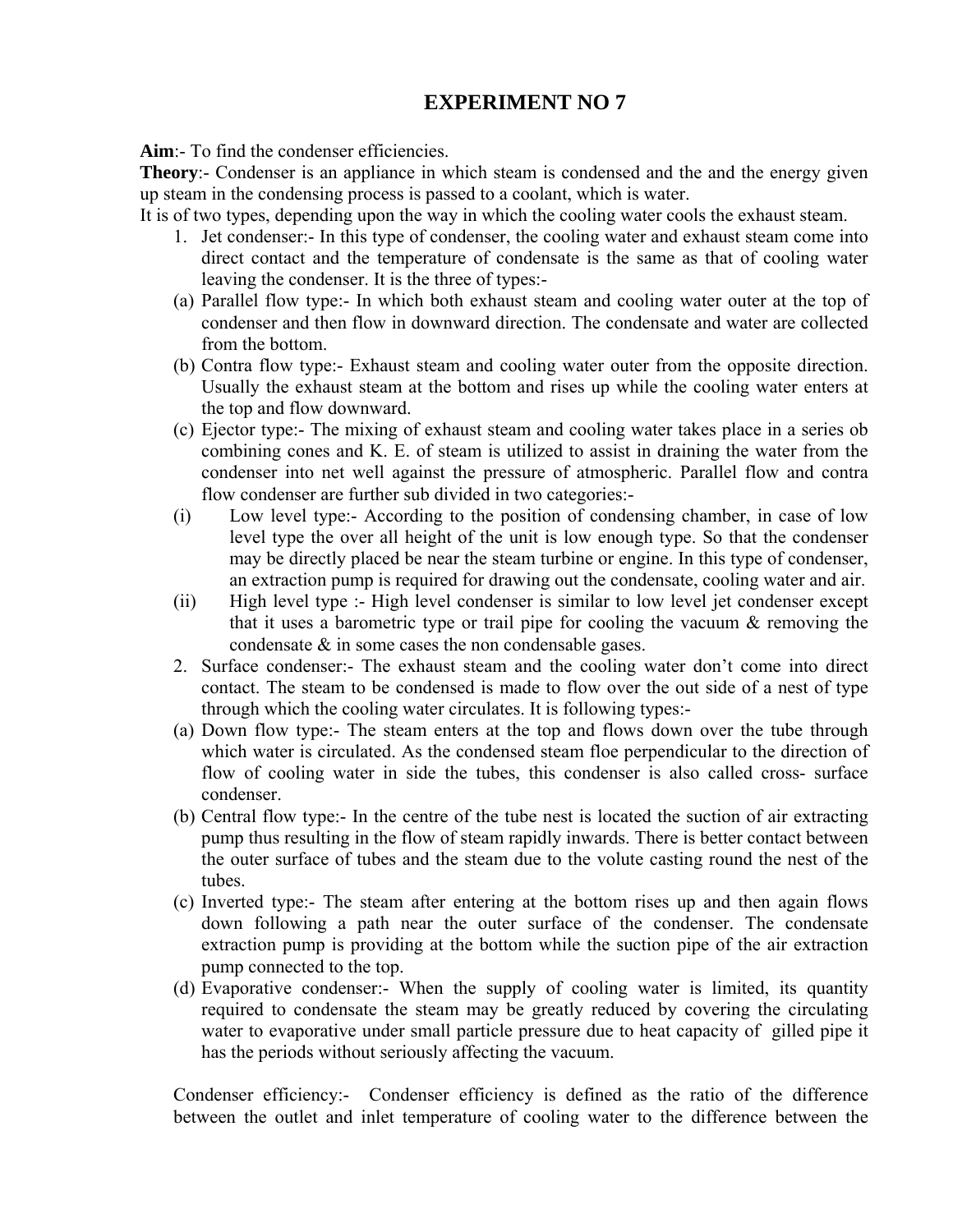temperature corresponding the vacuum in the condenser and the inlet temperature of cooling water.

Condenser efficiency  $=$  Rise in temp. of cooling water

(temp. correspondence to vacuum)

- (inlet temp. of cooling water in condenser)

- 1. What do you mean by steam condenser?
- 2. What is its function?
- 3. Differentiate between surface and jet condenser?
- 4. Define the term "condenser efficiency"?
- 5. What are the advantages of installing a condenser in thermal power plant?
- 6. State the various type of steam condenser?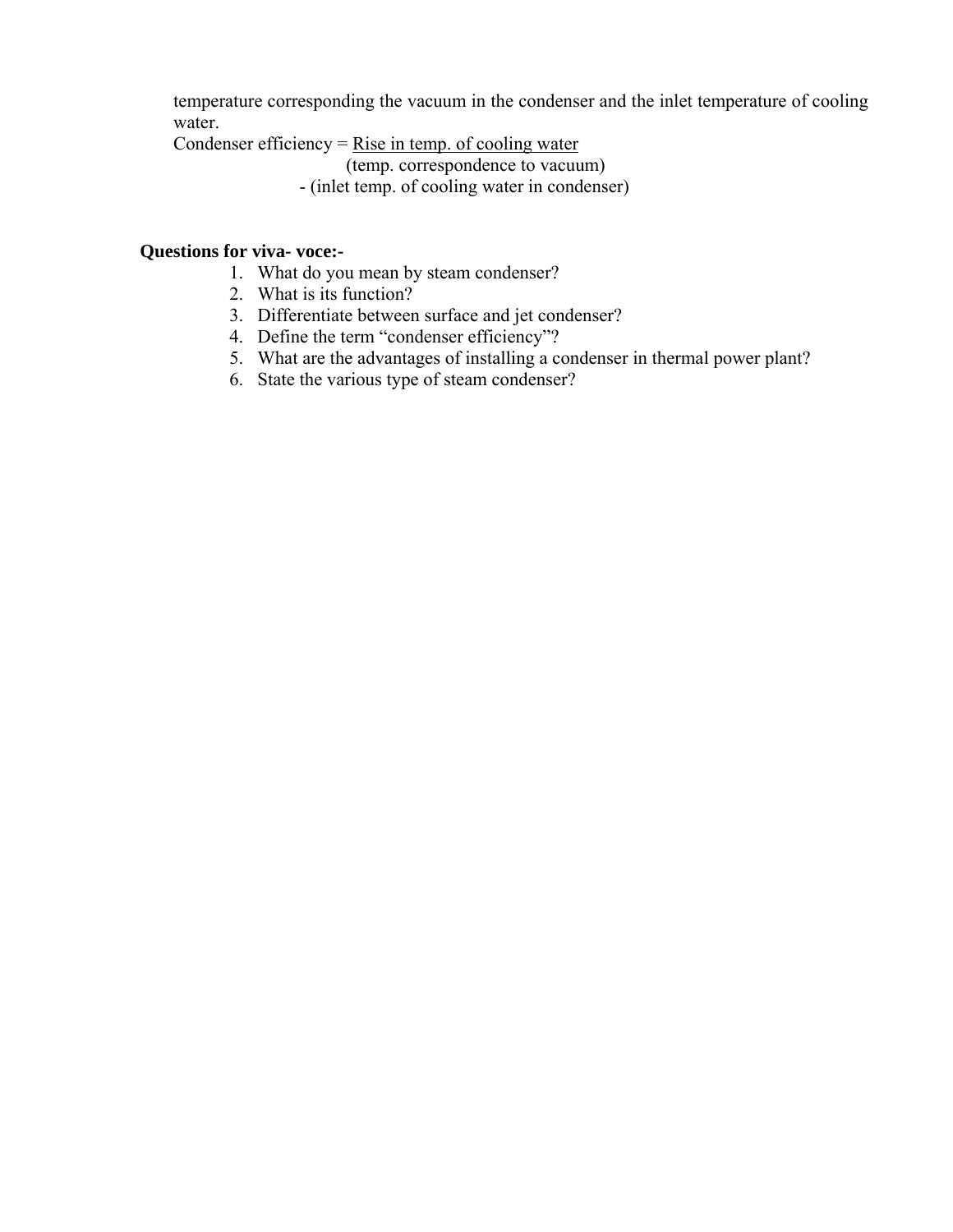**Aim:-** To study and find volumetric efficiency of a Reciprocating air compressor.

Also classify the air compressor (Rotary).

**Theory:-** This may be regarded as a machine which compresses or which is used to increase the pressure of air by reducing its volume.

Reciprocating compressor:- This is a machine which compresses air by means of piston reciprocating inside a cylinder.

**Working**:- It consist a piston which is enclosed within a cylinder and equipped with suction and discharge valve. The piston receives the power from the main shaft through a crank shaft and connecting rod. A fly wheel is fitted on the main shaft to ensure turning moment to be supplied throughout the cycle of operations.

Work done:-

(a) When the gas is compressed according to low.

 $PV^n =$ Constant Work req /cycle  $W = P_2V_2+(P_2V_2-P_1V_1/n-1) - P_1V_1$  $=$   $[(nP_2V_2-P_2V_2)+(P_2V_2-P_1V_1)-(nP_1V_1-P_1V_1)]/n-1$  $= n (P_2V_2-P_1V_1)/n-1$  $W = P_1V_1n / n-1 (P_2V_2 / P_1V_1-1)$  $P_1V_1^{\text{n}} = P_2V_2^{\text{n}}$  $V_2 / V_1 = (P_1 / P_2)^{-1/n}$  $W = P_1 V_1 n / n-1[(P_2 / V_1).(P_2 / P_1)$ <sup>-1/n</sup> -1]  $W = P_1 V_1 n / n - 1[(P_2 / V_1)^{n-1/n} - 1] KJ / cycle$ (b) When gas is compressed adiabatically:-  $W = P_1V_1r / r-1 [(P_2 / V_2)^{r-1/r}-1]$  Kj/cycle (c) When gas is compressed isothermally:-  $W = P_2 V_2 \log_e V_1 / V_2$  or  $P_1V_1log_e V_1 / V_2$  KJ/ Cycle  $P_1 \& P_2$  are in KN / m<sup>2</sup> &  $V_1 \& V_2$  are in m<sup>3</sup>

Rotary compressor may be classified as:-

- 1. Positive displacement compressor
- 2. Non positive displacement compressor

Positive displacement compressors are future classified as:-

- (a) Roots blower
- (b) Crescent or Vane blower
- (c) Lysholm compressor
- (d) Screw compressor

Non – positive compressor are classified as:-

(a) Centrifugal compressor

(b) Axial flow compressor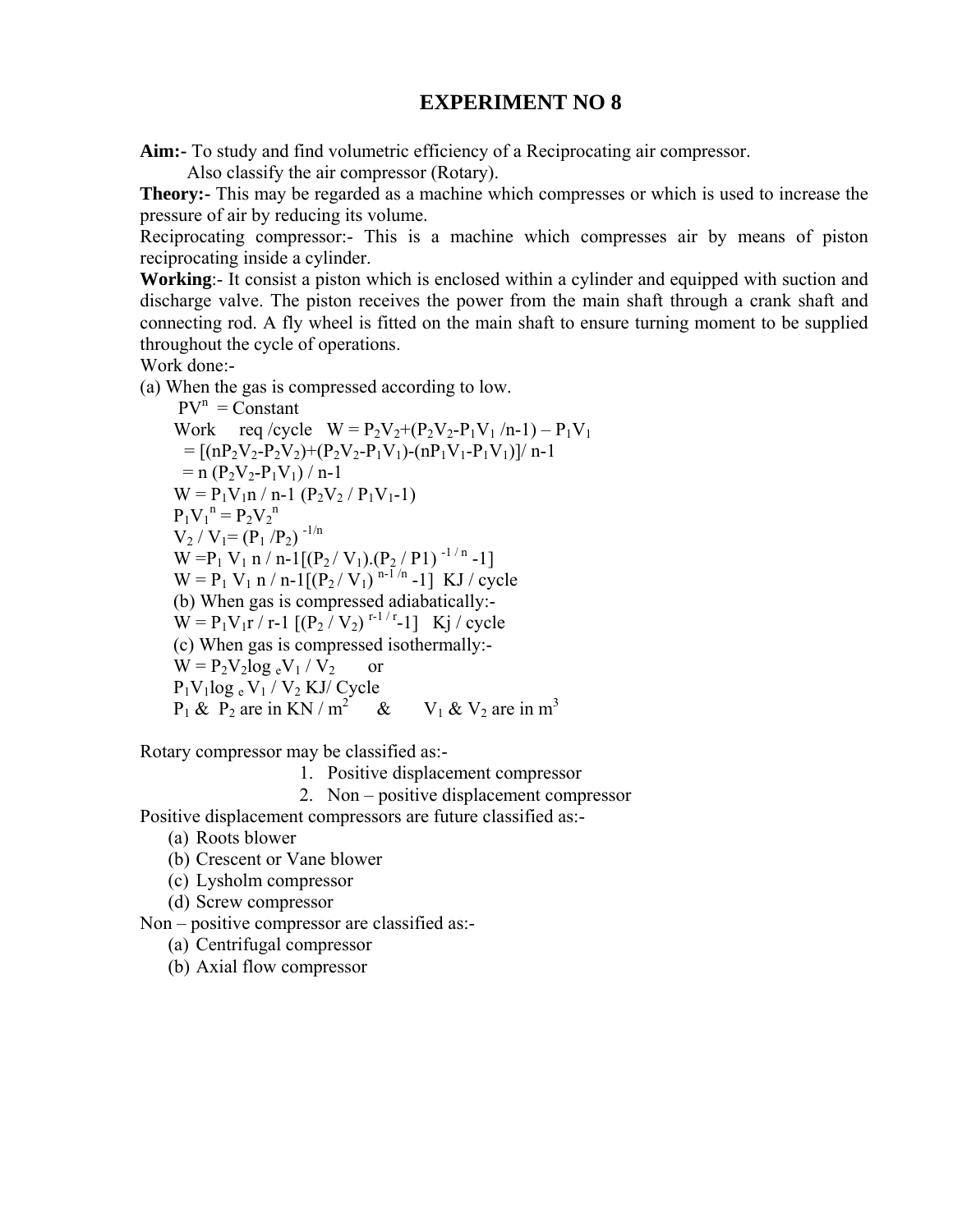1. Positive displacement compressor:- It have two sets of mutually engaging cam surface or lobes. The air is trapped between the lobes and the pressure rise take place either be back blow of air from receive by squeezing action and back blow of air.

(a) Roots blower:- in which back flow of high pressure air from the receive creates rise in pressure.

(b) Vane blower:- in which combined squeezing action and back flow of air creates rise in pressure.

2. Non – positive displacement compressor: - The pressure rise in these machine is not due to space reduction or back blow action of the high pressure air from the receive as in the case of positive compressor but is due to transfer of K. E. of the fluid to the pressure energy by one or more rotating rings of curved blades known as 'Impeller'.

(a) Centrifugal compressor:- The rotating member known as the Impeller consist a large number of blades and is mounted on the compressor shaft inside stationary casting. As the impeller rotates the pressure in the region a falls and hence the air enters through the eye and flow radially outwards through the impeller blades as of the compressor. Both velocity and pressure increase as the air flow through the cylinder or impeller blades. Air enters through the convergent passage formed by the diffuse blades.

(b) Axial flow compressor:- It is more commonly used, the air flows in an axial direction right from the intake to the delivery. The working principle is illustrated in fig. The stator encloses the rotor both of which are provided with rings of blades. As the air enters in the direction it flows through the alternately arranged stator and rotor blade ring the air gets compressed successively. For efficient operation the blades are made of aerofoil section based on aero-dynamic theory. The annular area is made divergent as shown in order to keep the flow velocity constant throughout the length of compressor.

- 1. Classify the air compressor?
- 2. Explain the working of Reciprocating air compressor?
- 3. Differentiate between Reciprocating & Centrifugal compressor?
- 4. Define positive displacement compressor?
- 5. Define non positive displacement compressor?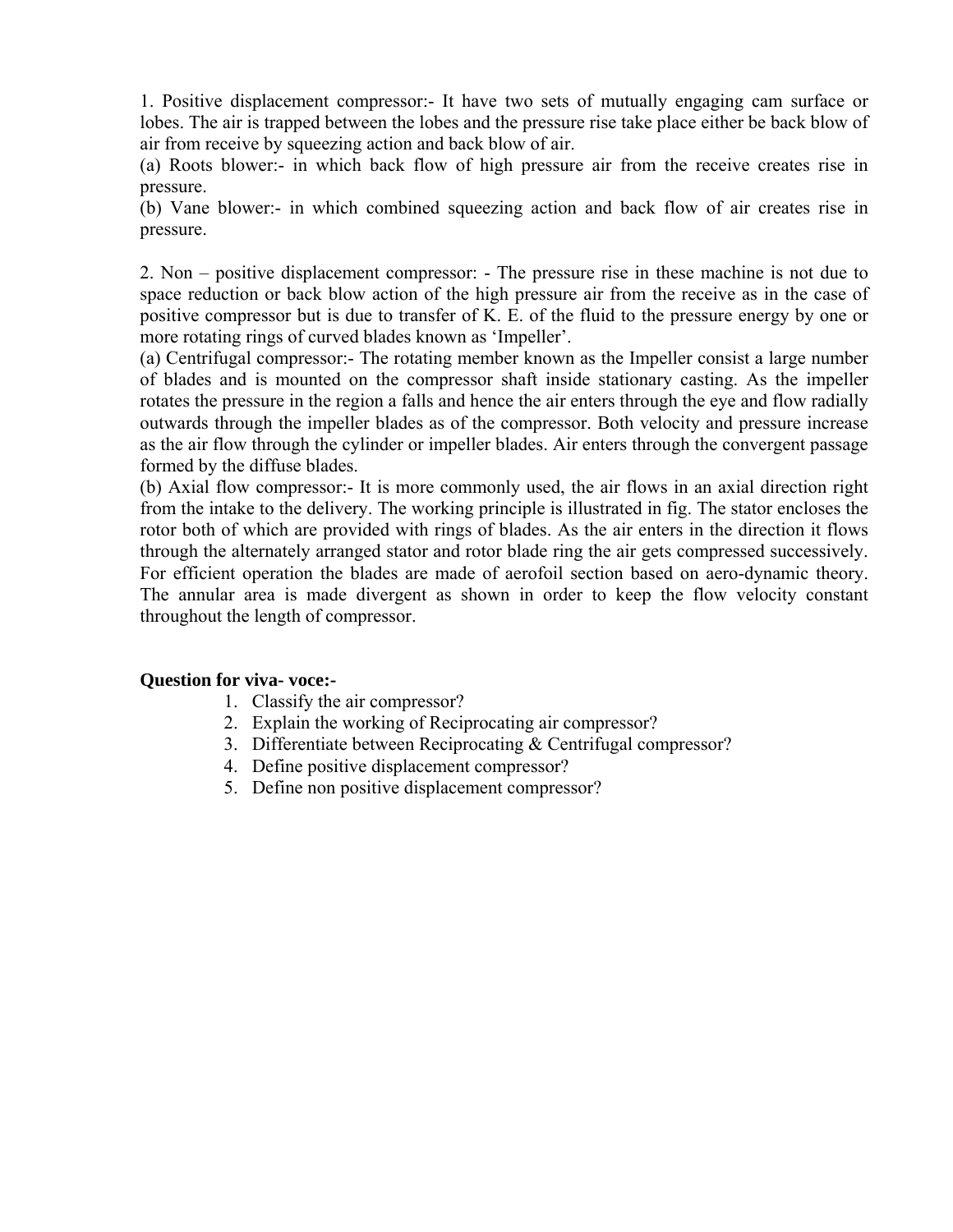**Aim:-** To study Cooling tower and find its efficiency.

**Theory:** It is a part of power plant. In large cities where acquisition of load is very expansive, we may cooling tower for cooling purpose as they are often placed on the root of the power plant.

**Function:**- Its function is to increase the surface area or cool water.

Types:-

- 1. Natural draught
- 2. Artificial draught (Mechanical type)
- (i) Forced draught (Forced fan)
- (ii) Induced draught (Suction fan)

1. Natural draught:- When the circulation of air through the tower is by natural convection, it is known as a natural draught. In this, hot water from the condenser is pumped to top of tower where it is sprayed down through a series of spray nozzles. The hot water after giving its heat to air which circulates through the tower due to natural convection, gets cooled and is collected from bottom of tower.

2. Artificial draught: - When the circulation of air through the tower is by artificial convection i. e. Forced fan, Suction fan is known as artificial draught. It is of two type:-

(i) Forced draught: - The tower is completely encased with discharged opening at the top and fan at the bottom to produce flow of air.

(ii) Induced draught: - Here fan is placed at the top which draws air through the tower. The warm water to be cooled introduce at the top of the tower through spray nozzles. It falls through a series of trays which are arranged to keep the falling water to be broken up into fins drops. The cooled water is collected at the bottom.

- 1. What is the function of cooling tower in modern condensing plant?
- 2. State the application of cooling tower?
- 3. Differentiate between natural and artificial draught type cooling tower?
- 4. Define the term of boiler draught?
- 5. Give the use of cooling tower?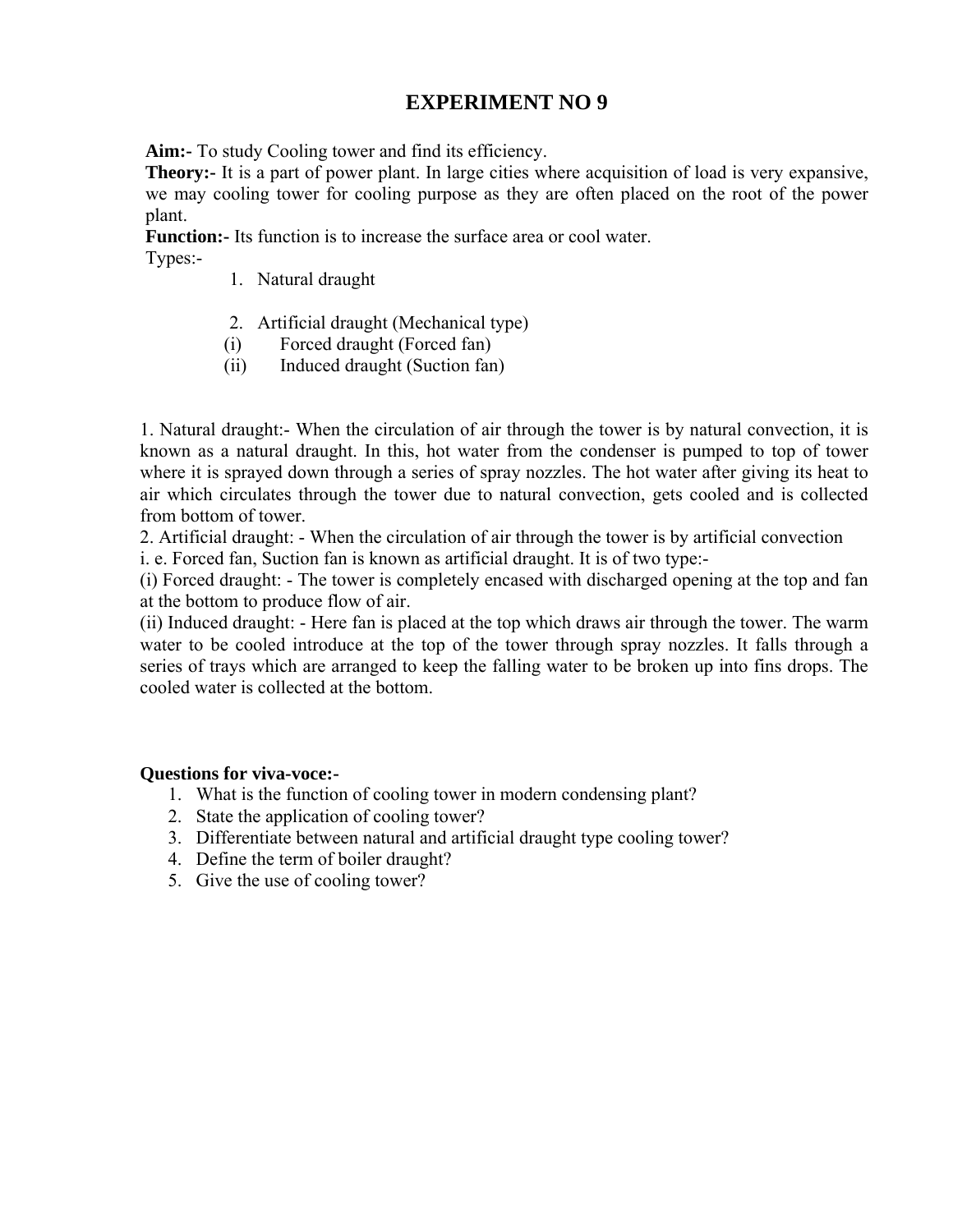**Aim:**- To find the calorific value of a sample of fuel using Bomb calorimeter.

**Theory:-** This calorimeter is used to determine the calorific value of solid and liquid fuels. The calorific value obtained by this calorimeter is the high calorific value at constant volume, because the fuel under test is went at constant volume in the closed vessel known as Bomb. The body of the bomb made of stainless steel which is capable of withstanding high pressure, heat and corrosion. It consists of a base which supports the Platinum crucible, the function of which is to contain the sample of fuel to be tested. The crucible act as conductor for the current which is used for igniting the fuel. The thread cover carries the oxygen valve for supplying oxygen and a release valve for exhaust gases.

The bomb is surrounded by a measured quantity of water contained in a container known as calorimeter. The calorimeter is future surrounded by a water jacket and an air space is provided between the two , to reduce losses of heat due to radiation. The lid of the casting is provided with suitable openings for the thermometer and stirrer. The stirrer is around the bomb and is moved up and down by means of crank and connecting rod arrangement.

Determination of calorific value of fuels by the Bomb calorimeter:-

The procedure for determine the C.V. of a non-volatile fuel is same as that of a solid fuel. A measured quantity of fuel is taken in the crucible and the ignition is effected through cotton threads which after dipping into the sample is attached to the paper disks which absorbs the liquid fuel and are then easily ignited. Thus the heat gained by water is equal to the heat given out by the sample of cotton thread or the paper disk. If the fuel under test is highly volatile, then the use of bomb calorimeter becomes dangerous because the fuel evaporates and gives out vapour which after mixing with oxygen will form an explosive mixture. Secondary, the fuel can not be measured in an open crucible without the loss in mass. In such a case the fuel is sucked in to a tired thin glass bulb by alternate heating and the cooling of the bulb, which is then sealed off and weighed. In order to break the bulb, when placed in the bomb it is encircled by cotton coated with paraffin wax, which is easily ignited. Such an arrangement is shown in fig. In may be noted that while calculating the C. V. of the fuel, due allowances is to be made for the C.V. of the wrapping.

**Calorific value of the fuel:-** It is defined as the number of the heat units produced by the complete combustion of a unit mass or unit volume of the fuel.

- 1. Define the function of Bomb calorimeter?
- 2. What is its used?
- 3. Define the construction of Bomb calorimeter?
- 4. Define calorific value?